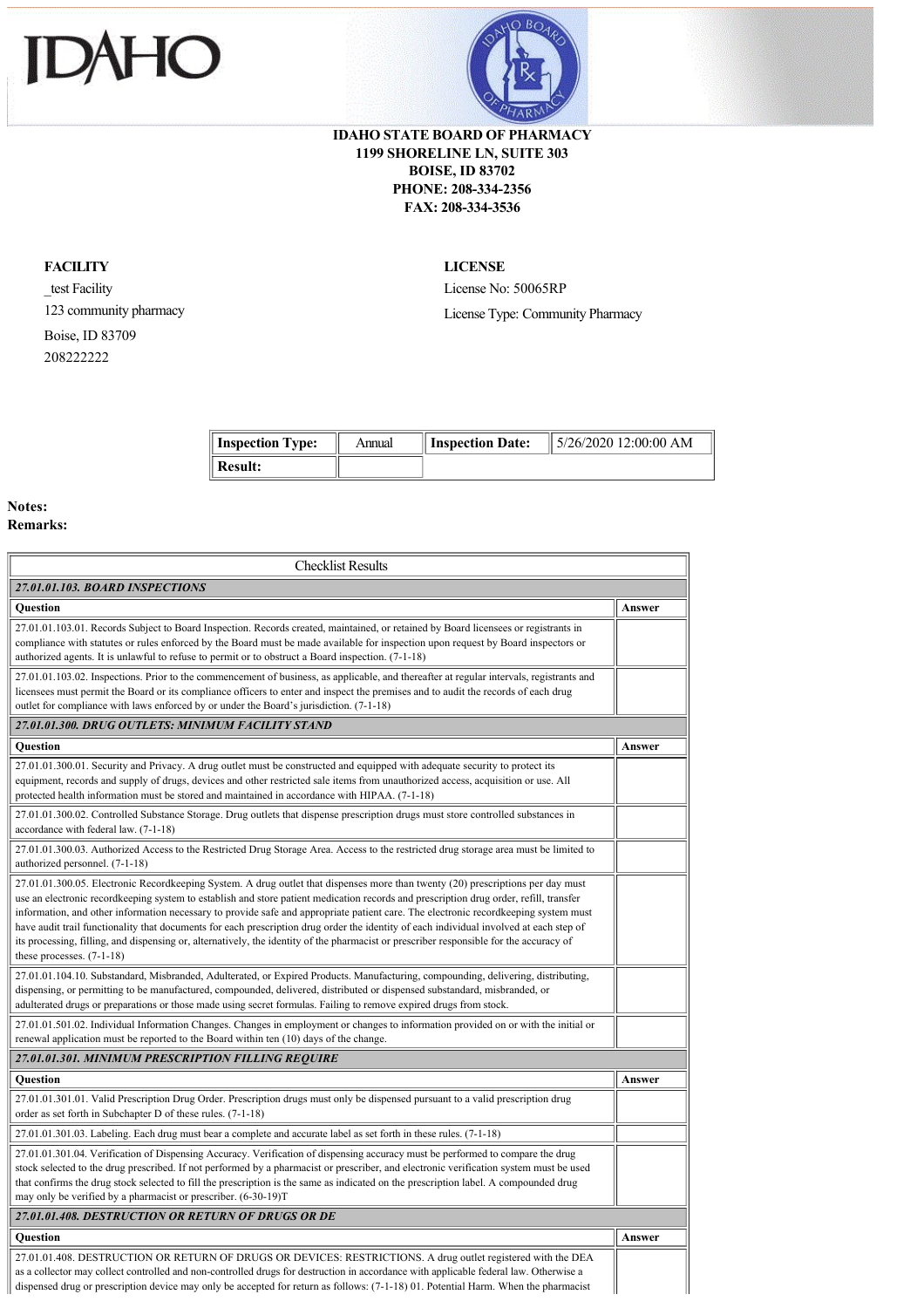| determines that harm could result if the drug is not returned. (7-1-18)02. Did Not Reach Patient. Non-controlled drugs that have been<br>maintained in the custody and control of the institutional facility, dispensing pharmacy, or their related clinical facilities may be<br>returned if product integrity can be assured. Controlled substances may only be returned from a hospital daily delivery system under<br>which a pharmacy dispenses no more than a seventy-two $(72)$ hour supply for a drug order. $(6-30-19)T 03$ . Donation. Those that<br>qualify for return under the provisions of the Idaho Legend Drug Donation Act as specified in Section 54-1762, Idaho Code. (7-1-18)                                                                                                                                                                                                                                                                                                                                                                                                                                                                                                                                                                                                                                                                                                                     |        |
|------------------------------------------------------------------------------------------------------------------------------------------------------------------------------------------------------------------------------------------------------------------------------------------------------------------------------------------------------------------------------------------------------------------------------------------------------------------------------------------------------------------------------------------------------------------------------------------------------------------------------------------------------------------------------------------------------------------------------------------------------------------------------------------------------------------------------------------------------------------------------------------------------------------------------------------------------------------------------------------------------------------------------------------------------------------------------------------------------------------------------------------------------------------------------------------------------------------------------------------------------------------------------------------------------------------------------------------------------------------------------------------------------------------------|--------|
| 27.01.01.500. RECORDKEEPING: MAINTENANCE AND INVEN                                                                                                                                                                                                                                                                                                                                                                                                                                                                                                                                                                                                                                                                                                                                                                                                                                                                                                                                                                                                                                                                                                                                                                                                                                                                                                                                                                     |        |
| Question                                                                                                                                                                                                                                                                                                                                                                                                                                                                                                                                                                                                                                                                                                                                                                                                                                                                                                                                                                                                                                                                                                                                                                                                                                                                                                                                                                                                               | Answer |
| 27.01.01.500.01. Records Maintenance and Retention Requirement. Unless an alternative standard is stated for a specified record<br>type, form, or format, records required to evidence compliance with statutes or rules enforced by the Board must be maintained and                                                                                                                                                                                                                                                                                                                                                                                                                                                                                                                                                                                                                                                                                                                                                                                                                                                                                                                                                                                                                                                                                                                                                  |        |
| retained in a readily retrievable form and location for at least three $(3)$ years from the date of the transaction. $(7-1-18)$                                                                                                                                                                                                                                                                                                                                                                                                                                                                                                                                                                                                                                                                                                                                                                                                                                                                                                                                                                                                                                                                                                                                                                                                                                                                                        |        |
| 27.01.01.500.02. Prescription Retention. A prescription drug order must be retained in a readily retrievable manner by each drug<br>outlet and maintained in accordance with federal law: (7-1-18)                                                                                                                                                                                                                                                                                                                                                                                                                                                                                                                                                                                                                                                                                                                                                                                                                                                                                                                                                                                                                                                                                                                                                                                                                     |        |
| 27.01.01.500.03. Inventory Records. Each drug outlet must maintain a current, complete and accurate record of each controlled<br>substance manufactured, imported, received, ordered, sold, delivered, exported, dispensed or otherwise disposed of by the registrant.<br>Drug outlets must maintain inventories and records in accordance with federal law. An annual inventory must be conducted at each<br>registered location no later than seven (7) days after the date of the most recent inventory in a form and manner that satisfies the<br>inventory requirements of federal law. Drugs stored outside a drug outlet in accordance with these rules must be regularly inventoried<br>and inspected to ensure that they are properly stored, secured, and accounted for. Additional inventories are necessary when required<br>by federal law. $(7-1-18)$                                                                                                                                                                                                                                                                                                                                                                                                                                                                                                                                                    |        |
| Date of Inventory Completed                                                                                                                                                                                                                                                                                                                                                                                                                                                                                                                                                                                                                                                                                                                                                                                                                                                                                                                                                                                                                                                                                                                                                                                                                                                                                                                                                                                            |        |
| Open or Closed                                                                                                                                                                                                                                                                                                                                                                                                                                                                                                                                                                                                                                                                                                                                                                                                                                                                                                                                                                                                                                                                                                                                                                                                                                                                                                                                                                                                         |        |
| Name of Pharmacist<br>27.01.01.303 DRUGS STORED OUTSIDE OF A DRUG OUTLET FOR RETRIEVAL BY A LICENSED HEALTH<br>PROFESSIONAL. Drugs may be stored in an alternative designated area outside the drug outlet, including, but not limited to, floor<br>stock, in an emergency cabinet, in an emergency kit, or as emergency outpatient drug delivery from an emergency room at a registered<br>institutional facility, provided the following conditions are met: (7-1-18) 03. Controlled Substances. Controlled substances may only<br>be stored in an alternative designated area as permitted by, and in accordance with, federal law. (7-1-18)                                                                                                                                                                                                                                                                                                                                                                                                                                                                                                                                                                                                                                                                                                                                                                        |        |
| 37-3303A PSE Electronic Tracking System in use<br>27.01.01.700. COMPOUNDING DRUG PREPARATIONS.                                                                                                                                                                                                                                                                                                                                                                                                                                                                                                                                                                                                                                                                                                                                                                                                                                                                                                                                                                                                                                                                                                                                                                                                                                                                                                                         |        |
| Question                                                                                                                                                                                                                                                                                                                                                                                                                                                                                                                                                                                                                                                                                                                                                                                                                                                                                                                                                                                                                                                                                                                                                                                                                                                                                                                                                                                                               | Answer |
| 27.01.01.700. COMPOUNDING DRUG PREPARATIONS. Any compounding that is not permitted herein is considered<br>manufacturing. (71/2018)                                                                                                                                                                                                                                                                                                                                                                                                                                                                                                                                                                                                                                                                                                                                                                                                                                                                                                                                                                                                                                                                                                                                                                                                                                                                                    |        |
| 27.01.01.700.02.c. Equipment. Equipment and utensils must be of suitable design and composition and cleaned, sanitized, or<br>sterilized as appropriate prior to use. (7-1-18)                                                                                                                                                                                                                                                                                                                                                                                                                                                                                                                                                                                                                                                                                                                                                                                                                                                                                                                                                                                                                                                                                                                                                                                                                                         |        |
| 27.01.01.700.02.d. Disposal of Compromised Drugs. When the correct identity, purity, strength, and sterility of ingredients and<br>components cannot be confirmed (in cases of, for example, unlabeled syringes, opened ampoules, punctured stoppers of vials and<br>bags, and containers of ingredients with incomplete labeling) or when the ingredients and components do not possess the expected<br>appearance, aroma, and texture, they must be removed from stock and isolated for return, reclamation, or destruction. (7-1-18)                                                                                                                                                                                                                                                                                                                                                                                                                                                                                                                                                                                                                                                                                                                                                                                                                                                                                |        |
| 27.01.01.700.04.c. Anticipatory Compounding. Limited quantities of a drug product may be compounded or sterile prepackaged prior<br>to receiving a valid prescription drug order based on a history of receiving valid prescription drug orders for the compounded or sterile<br>prepackaged drug product. (7-1-18)                                                                                                                                                                                                                                                                                                                                                                                                                                                                                                                                                                                                                                                                                                                                                                                                                                                                                                                                                                                                                                                                                                    |        |
| 27.01.01.700.05. Drug Compounding Controls. (7-1-18) a. Policies and Procedures. In consideration of the applicable provisions of<br>USP Chapter 795 concerning pharmacy compounding of non-sterile preparations, USP Chapter 797 concerning sterile preparations,<br>Chapter 1075 of the USP-NF concerning good compounding practices, and Chapter 1160 of the USP-NF concerning pharmaceutical<br>calculations, policies and procedures for the compounding or sterile prepackaging of drug products must ensure the safety, identity,<br>strength, quality, and purity of the finished product, and must include any of the following that are applicable to the scope of<br>compounding practice being performed: (7-1-18) i. Appropriate packaging, handling, transport, and storage requirements; (7-1-18) ii.<br>Accuracy and precision of calculations, measurements, and weighing; (7-1-18) iii. Determining ingredient identity, quality, and purity;<br>(7-1-18) iv. Labeling accuracy and completeness; (7-1-18) v. Beyond use dating; (7-1-18) vi. Auditing for deficiencies, including<br>routine environmental sampling, quality and accuracy testing, and maintaining inspection and testing records; (7-1-18) vii. Maintaining<br>environmental quality control; and (7-1-18) viii. Safe limits and ranges for strength of ingredients, pH, bacterial endotoxins, and<br>particulate matter. (7-1-18) |        |
| 27.01.01.700.05.c. Non-Patient Specific Records. Except for drug products that are being compounded or sterile prepackaged for<br>direct administration, a production record of drug products compounded or sterile prepackaged in anticipation of receiving<br>prescription drug orders or distributed in the absence of a patient specific prescription drug order ("office use") solely as permitted in<br>these rules, must be prepared and kept for each drug product prepared, including: (7-1-18) i. Production date; (7-1-18) ii. Beyond use<br>date; $(7-1-18)$ iii. List and quantity of each ingredient; $(7-1-18)$ iv. Internal control or serial number; and $(7-1-18)$ v. Initials or unique<br>identifier of all persons involved in the process or the compounder responsible for the accuracy of these processes. (7-1-18)                                                                                                                                                                                                                                                                                                                                                                                                                                                                                                                                                                            |        |
| 27.01.01.701. STERILE PREPARATION.                                                                                                                                                                                                                                                                                                                                                                                                                                                                                                                                                                                                                                                                                                                                                                                                                                                                                                                                                                                                                                                                                                                                                                                                                                                                                                                                                                                     |        |
| Question<br>27.01.01.230.08. Sterile Preparation Endorsement. A drug outlet engaged in sterile preparation must obtain a single endorsement for                                                                                                                                                                                                                                                                                                                                                                                                                                                                                                                                                                                                                                                                                                                                                                                                                                                                                                                                                                                                                                                                                                                                                                                                                                                                        | Answer |
| one $(1)$ or more hood or aseptic environmental control devices. $(7-1-18)$                                                                                                                                                                                                                                                                                                                                                                                                                                                                                                                                                                                                                                                                                                                                                                                                                                                                                                                                                                                                                                                                                                                                                                                                                                                                                                                                            |        |
| 27.01.01.701.03. Compounder Responsibilities. i. Opened or entered (such as needle-punctured) single-dose containers, such as bags,<br>bottles, syringes, and vials of sterile products and compounded sterile preparations are to be used within one (1) hour if opened in<br>non-sterile conditions, and any remaining contents must be discarded; (7-1-18) ii. Single-dose vials needle-punctured in a sterile<br>environment may be used up to six $(6)$ hours after initial needle puncture; $(7-1-18)$ iii. Opened single-dose ampules may not be stored<br>for any time period; and (7-1-18) iv. Multiple-dose containers (for example, vials) that are formulated for removal of portions on<br>multiple occasions because they contain antimicrobial preservatives, may be used for up to twenty-eight (28) days after initial<br>opening or entering, unless otherwise specified by the manufacturer; (7-1-18)<br>27.01.01.701.03.b. Water-containing compounded sterile products that are non-sterile during any phase of the compounding                                                                                                                                                                                                                                                                                                                                                                   |        |
| procedure must be sterilized within six (6) hours after completing the preparation in order to minimize the generation of bacterial<br>endotoxins; $(7-1-18)$                                                                                                                                                                                                                                                                                                                                                                                                                                                                                                                                                                                                                                                                                                                                                                                                                                                                                                                                                                                                                                                                                                                                                                                                                                                          |        |
| 27.01.01.701.04. Environmental Controls. Except when prepared for immediate administration, the environment for the preparation<br>of sterile preparations in a drug outlet must be in an isolated area, designed to avoid unnecessary traffic and airflow disturbances, and<br>equipped to accommodate aseptic techniques and conditions. (7-1-18) a. Hoods and aseptic environmental control devices must be<br>certified for operational efficiency as often as recommended by the manufacturer or at least every six (6) months or if relocated. (7-1-<br>18)                                                                                                                                                                                                                                                                                                                                                                                                                                                                                                                                                                                                                                                                                                                                                                                                                                                      |        |
| 27.01.01.701.05. Sterile Preparation Equipment. A drug outlet in which sterile preparations are prepared must be equipped with at<br>least the following: (7-1-18) a. Protective apparel including gowns, masks, and sterile (or the ability to sterilize) non-vinyl gloves,<br>unless written documentation can be provided from the aseptic isolator manufacturer that any component of garbing is not necessary;<br>(7-1-18) b. A sink; (4-11-19) c. A refrigerator for proper storage of additives and finished sterile preparations prior to delivery when                                                                                                                                                                                                                                                                                                                                                                                                                                                                                                                                                                                                                                                                                                                                                                                                                                                        |        |